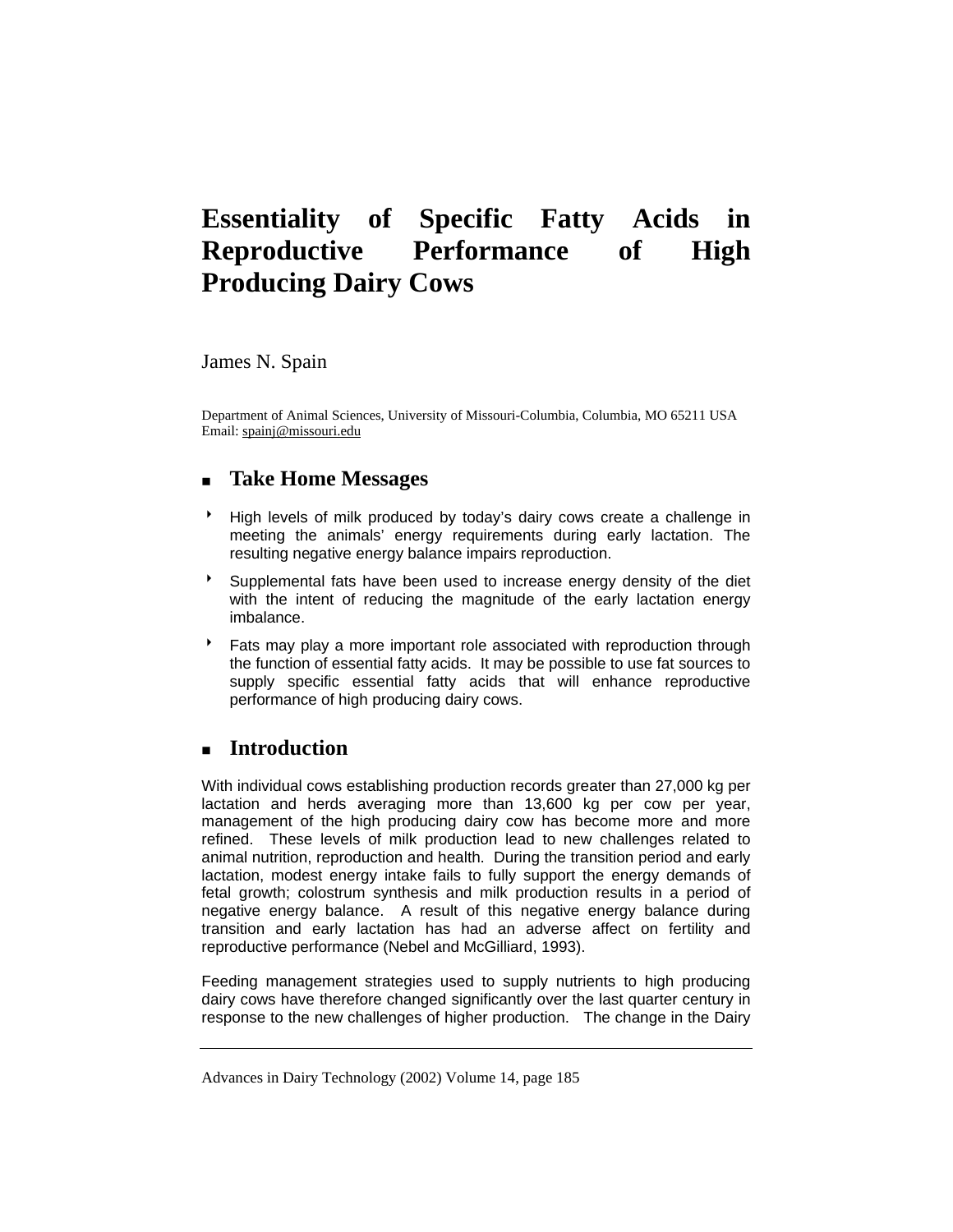NRC during this same time frame is an example of the industry's response to this change. Consider these advances in dairy cattle nutrition. The industry replaced the crude fiber system with a more accurate and more robust fiber analysis system developed by Dr. Van Soest at Cornell University. The protein system evolved from crude protein to use ruminal degradation characteristics of protein sources that have been used to develop models predicting amino acid supply, a lactating dairy cow's requirements, and the resulting amino acid balance.

With increasing levels of energy required by high producing cows, the use of fats in dairy diets has also evolved. Research has greatly expanded our understanding of lipid digestion and metabolism. From these research findings, recommendations for the use of rumen interactive and rumen inert or by-pass fats have been formulated and are used as standard guidelines. A more indepth exploration of the role of fatty acids is leading us to a better understanding of the possible roles of unique fatty acids in the reproductive function and fertility of dairy cows.

#### **Lipid Nutrition: Sources and Digestion**

Dietary fats have been used to increase energy density of the diet. When used to build a dairy ration, basic dietary ingredients combine to form diets containing 2.5 to 3.0% crude fat (Palmquist, 1991). General guidelines for feeding supplemental fats as summarized by Grummer (1996) recommend the use of rumen interactive fats for use as the initial supplemental fat to be used to increase dietary fat to a maximum of 6.0% of diet dry matter. Fat sources used in dairy diets have a variable composition. As shown in Table 1, the fat source chosen affects the fatty acids and the level of saturated and unsaturated fatty acids presented to the ruminal microorganisms.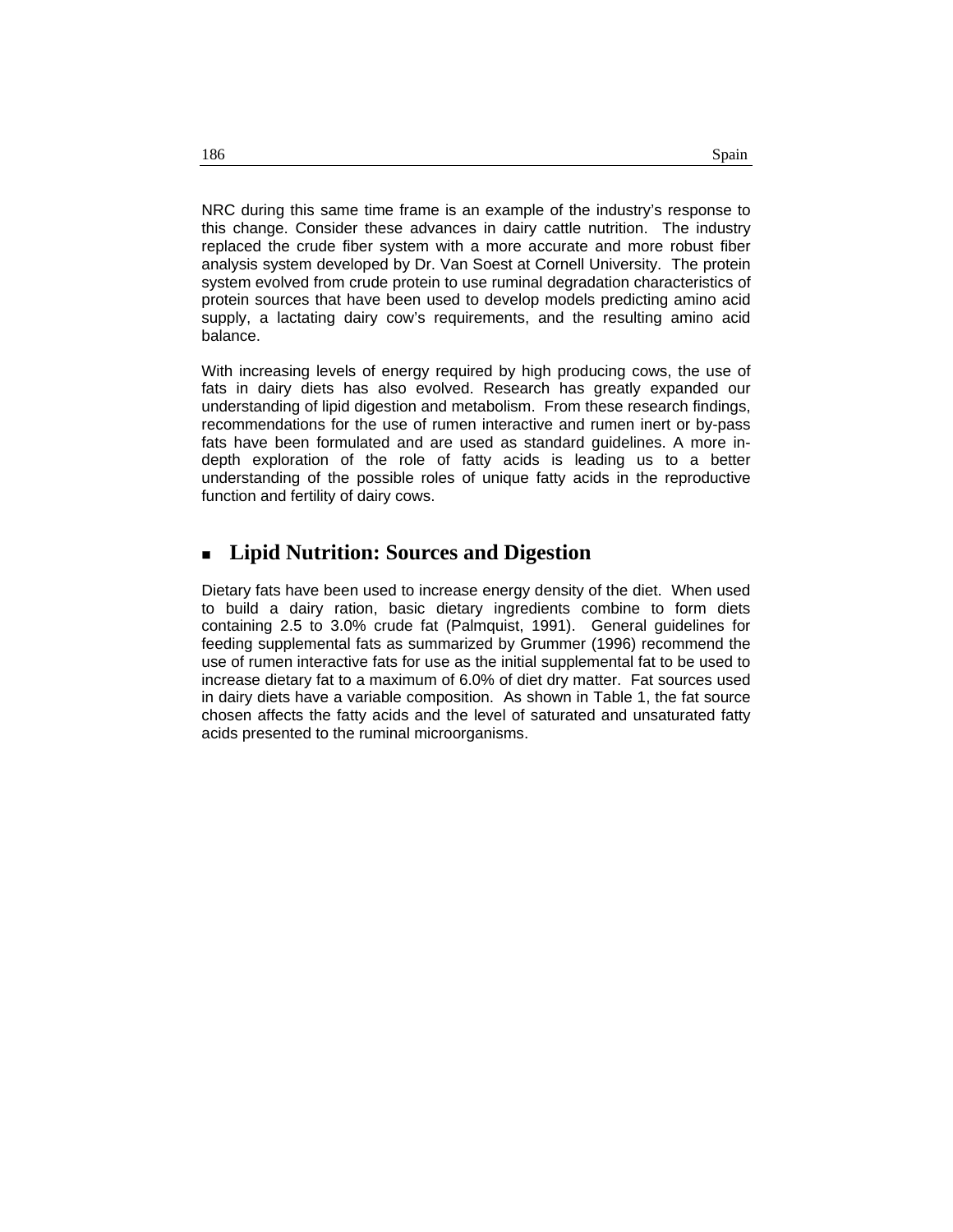| <b>Nutritional</b><br><b>Parameter</b> | Whole<br><b>Cottonseed</b> | Whole<br><b>Soybeans</b> | <b>Tallow</b> | <b>Megalac</b> | Yellow<br>Grease |
|----------------------------------------|----------------------------|--------------------------|---------------|----------------|------------------|
| % Ether<br><b>Extract</b>              | 19.3                       | 19.2                     | 99.8          | 83.0           | 90.0             |
| C16:0                                  | 22.7                       | 10.3                     | 24.5          | 50.1           | 22.1             |
| C18:0                                  | 2.3                        | 3.8                      | 19.3          | 4.2            | 11.5             |
| C18:1                                  | 17.0                       | 22.8                     | 40.9          | 34.1           | 43.7             |
| C18:2                                  | 51.5                       | 51.0                     | 3.2           | 7.8            | 14.6             |
| C18:3                                  | 0.2                        | 6.8                      | 0.7           | 0.3            | 0.9              |

**Table 1. Lipid composition of supplemental fat sources commonly fed to dairy cattle.** 

Adapted from Palmquist, 1991 and NRC, 2001.

The higher the concentration of C16:0 and C18:0, the higher the level of saturated fatty acids and the higher the melting point. As the percentage of C18:1, C18:2 and C18:3 increases, the unsaturated fatty acid content is increased and the melting point of the fat decreases. In addition to the type of fatty acid profile, the way in which a fat source interacts with the rumen environment is also an important consideration.

Rumen interactive sources tend to be cheaper relative to the cost per unit of feed energy provided by commercially manufactured rumen inert fat sources. The use of rumen interactive fats is limited due to the possible impact on rumen fermentation. These fat sources are released into the rumen and "interact" with the ruminal microflora and can disrupt fiber fermentation. It is thought that the rumen bacteria metabolize the unsaturated fatty acids to minimize the adverse effects on the ruminal microbes. Metabolism of unsaturated fatty acids involves the process termed biohydrogenation. In this metabolic process, certain rumen bacteria convert unsaturated fatty acids released from plant oils and other dietary fat sources to a more saturated fatty acid. Therefore, biohydrogenation converts unsaturated fatty acids to saturated fatty acids and changes the profile of fatty acids that flow to the small intestine of ruminants.

In many cases, additional dietary energy benefits the cow. In situations where rumen interactive fats are already included to a maximum level, rumen inert fat sources can be used. Indeed, these rumen inert fats can be used as the first source of supplemental fat. Handling characteristics of rumen inert fats, availability of rumen inert fats, and other intangible characteristics create unique opportunities for the use of these commercially manufactured fat sources. General guidelines involve the addition of rumen inert fats at 0.45 kg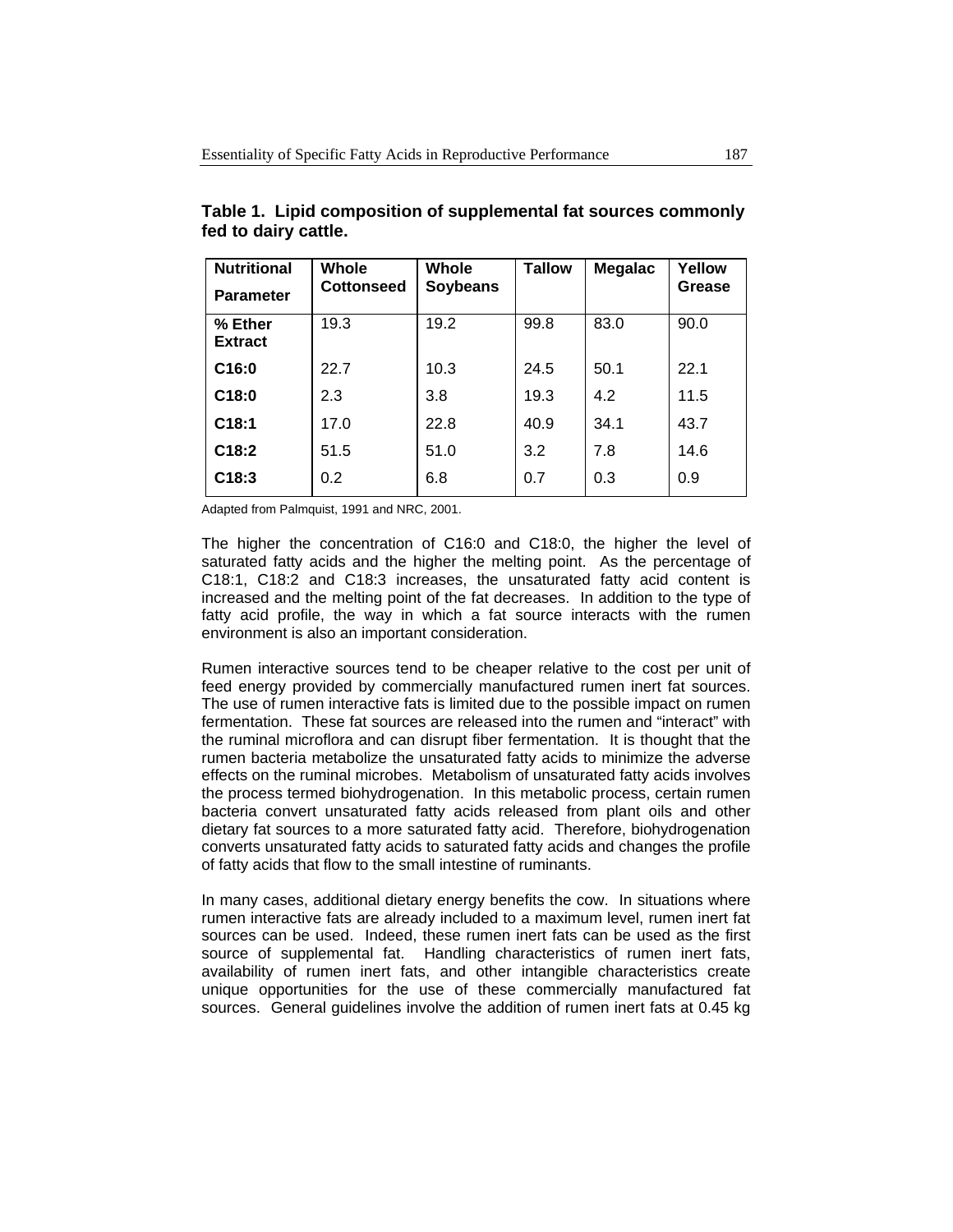per cow per day. So the combined use of rumen interactive and rumen inert fat would increase the concentration of fat in the diet to 8.0% of the diet dry matter. These guidelines address the need to provide the limiting nutrient of energy with the expected outcomes of improved milk production, decreased degree and duration of negative energy balance, and enhanced fertility and reproductive performance.

The inclusion of fat in the diet can alter the fatty acid balance of the cow. As shown in data from the dissertation research of Dr. Amy Mowrey, the increasing levels of whole raw soybeans changed the balance of the circulating fatty acids in early lactation dairy cows (Table 2). By altering the fatty acid balance, the use of dietary fats may impact the reproduction of dairy cows beyond the effect dietary fats can have on energy balance.

|                    | Table 2. Changes in Fatty Acid Concentrations of Plasma Fatty |
|--------------------|---------------------------------------------------------------|
|                    | Acids in Dairy Cows fed Increasing Levels of Cracked, Raw,    |
| Soybeans (Mowrey). |                                                               |

| <b>Parameter</b> | <b>Control</b> | 1.4 kg/D | 2.8 kg/D | 4.1 kg/d |
|------------------|----------------|----------|----------|----------|
| C16:0            | 16.94          | 14.66    | 15.67    | 14.97    |
| C18:0            | 18.49          | 18.43    | 18.30    | 18.94    |
| C18:1            | 11.97a         | 8.96b    | 9.11a    | 8.49b    |
| C18:2n6          | 47.13          | 52.57    | 50.98    | 52.0     |
| <b>Total FA</b>  | 633.1d         | 747.1cd  | 839.6c   | 860.3c   |
| <b>Sat:Unsat</b> | 0.67           | 0.57     | 0.60     | 0.58     |

#### **Feeding Fats and Reproductive Performance**

The benefits of feeding fat on fertility and reproductive function have been variable. Staples and coworkers (1998) and Staples and Thatcher (1999) have provided two excellent reviews of the interaction of fat supplementation and reproductive function. The overall results regarding the affects of fat feeding on fertility and reproductive performance can be best described as variable. A study completed by Scott et al. (1995) measured the effects of a rumen inert fat reproductive performance of dairy cows on 5 commercial dairy farms in Wisconsin. The inert fat increased milk yield of first lactation cows 1.5 kg/d across all farms. Second and greater lactation cows experienced an increased milk yield on only one of the 5 cooperating farms. Reproductive performance was not changed due to the fat supplementation as summarized in Table 3. The reproductive performance of all cows in these high-producing herds is very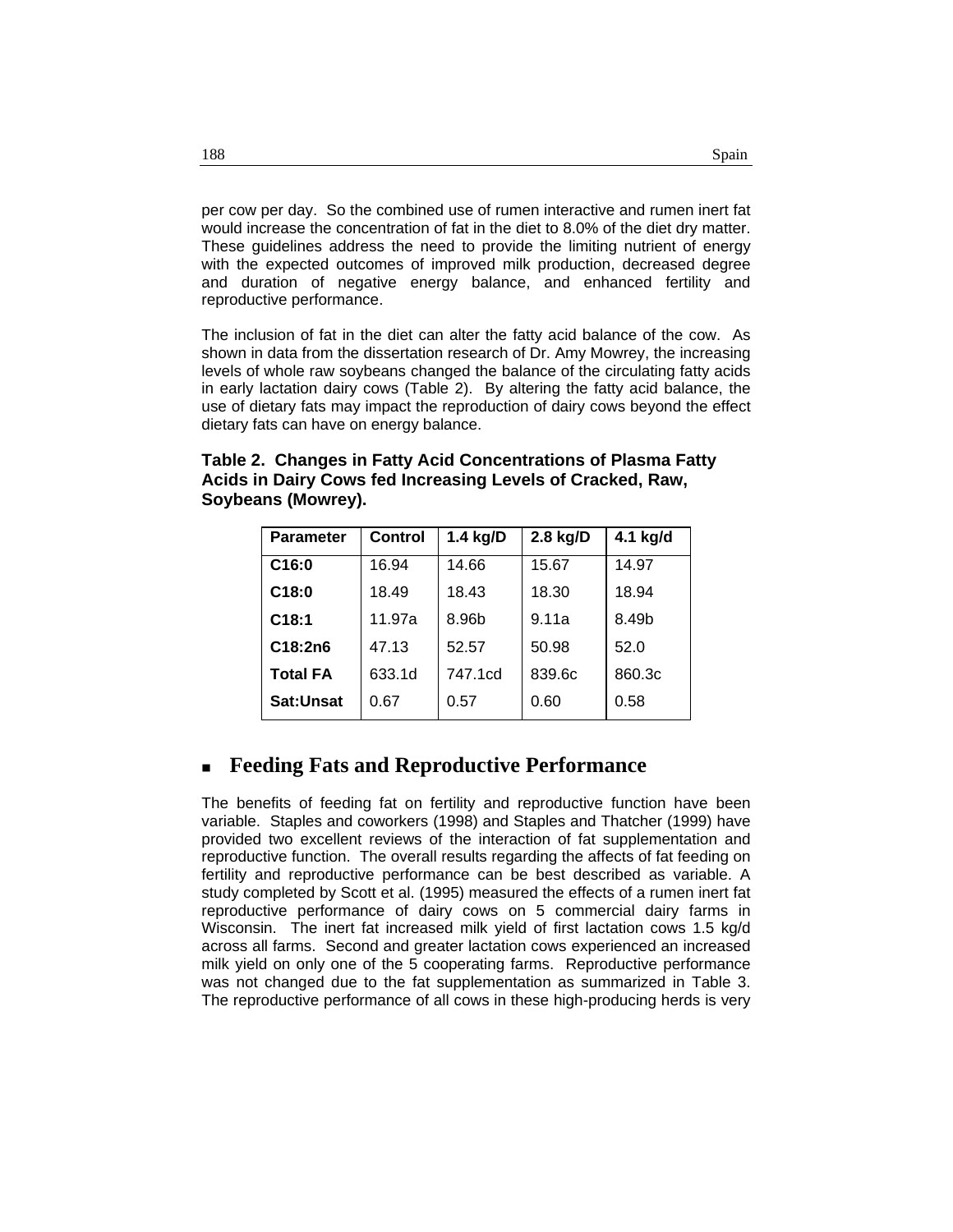acceptable. These results point out the need to recognize the important role of reproductive management on the success of breeding programs.

**Table 3. The effects of feeding a rumen inert fat on reproductive performance on five commercial dairy farms.1** 

| <b>Parameter</b>                           | <b>Control</b> | <b>Rumen Inert Fat</b> |  |
|--------------------------------------------|----------------|------------------------|--|
| Days Open (Pregnant Cows)                  | 108.7 days     | 111.0 days             |  |
| Days Open (All Cows)                       | 137.9 days     | 145.8 days             |  |
| Days to first AI breeding                  | 94.4 days      | 95.1 days              |  |
| <b>Conception Rate (1st breeding)</b>      | 49.3%          | 45.7%                  |  |
| Conception Rate (2 <sup>nd</sup> breeding) | 39.2%          | 41.6%                  |  |

 $<sup>1</sup>$  Adapted from Scott et al. (1995).</sup>

While these investigators failed to measure a difference in reproductive performance, other scientists have reported both improved and impaired reproductive performance with the addition of dietary fat. Lucy and others (1992) found the addition of fat to the diet tended to increase the days to first service (72 days versus 62 days), decreased first service conception rate (13% versus 49%), and decreased the pregnancy rate. These authors noted that the cows fed the rumen inert fat achieved higher levels of milk yield but had similar energy balances during early lactation due to the increased energy content of the diets containing the added fat. In an earlier study, Lucy et al. (1991) reported that ovarian function and follicular size were affected by energy balance as affected by diet. More recently, Beam and Butler (1997) created a range of energy balances by using different levels of rumen interactive fats. These investigators found the day at which cows reached their most negative energy balance (nadir) was a more critical factor than the severity of negative energy balance.

#### **Fat, Reproduction, and Modes of Action**

As Staples and Thatcher reported (1999), numerous studies where supplemental fat improved key reproductive parameters such as decreased days to first service, decreased services per conception, increased conception rate and decreased days open. Many of the studies cited by Staples and Thatcher focused on describing the nutritional value of fat and fat sources rather than the direct and specific objectives of evaluating the effects of fat supplementation on reproductive function. A growing number of studies have begun to focus on the effects of fat supplementation on reproductive tissue function. These projects will be a means of delineating the mode of action and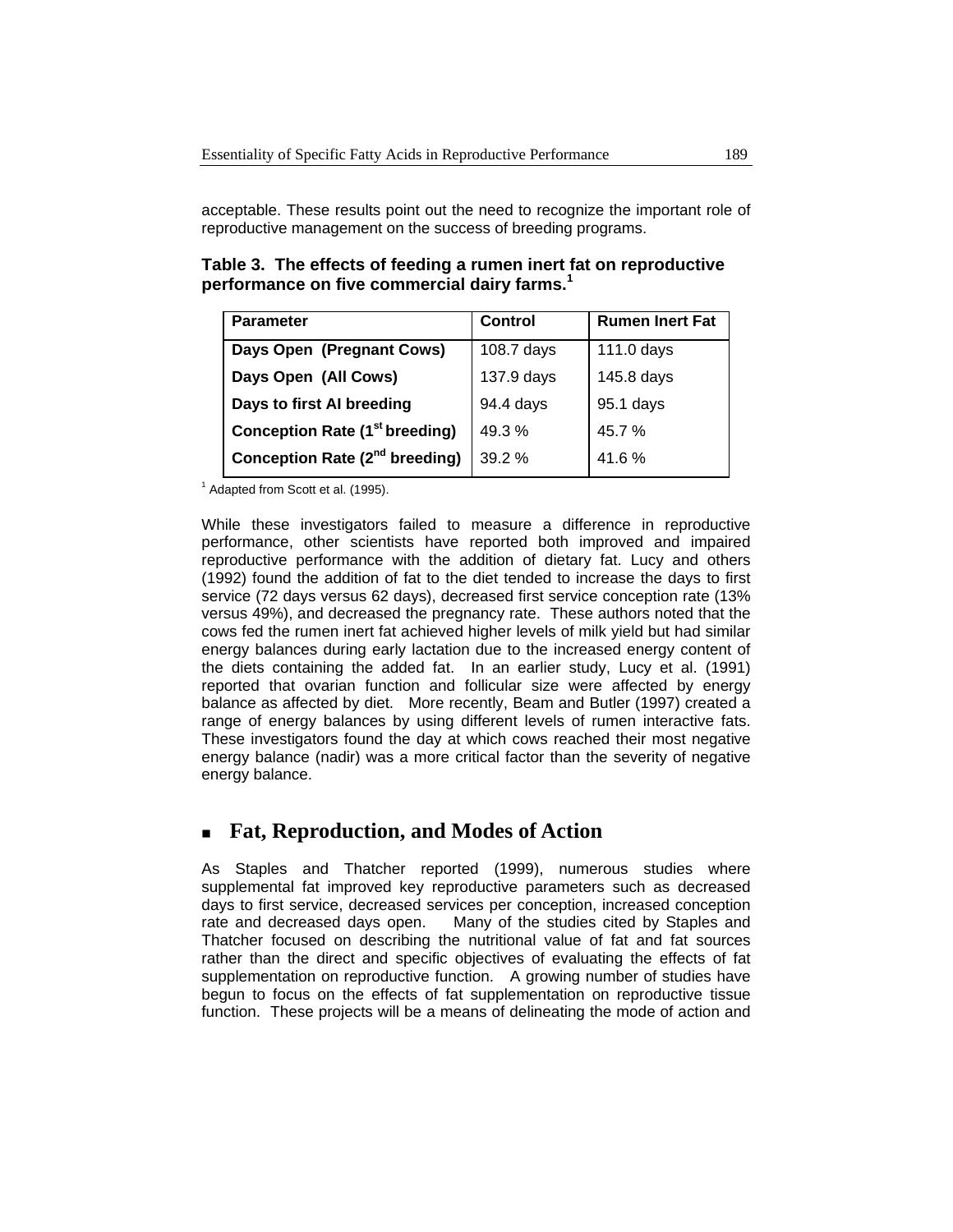fat source (or fatty acid source) that has the greatest positive impact on function and fertility.

Grummer and Carrol (1988) reviewed the possible roles of dietary lipid on ovarian function. This review described the positive effects of lipid supplementation on lipoproteins. In particular, these authors brought attention to the important role High Density Lipoproteins (HDL) serve as a source of cholesterol. Cholesterol can be used as one of the precursors for steroid hormone synthesis. In fact, progesterone (the hormone responsible for maintaining pregnancy) synthesis was increased when granulosa cells were incubated with lipoprotein cholesterol.

With a similar focus, Williams (1989) has been very involved in the investigation of lipid nutrition and reproduction. In his 1989 study, whole cottonseed was added to the diet to achieve 8% total dietary ether extract. Cows fed the High Lipid diet had higher plasma total cholesterol (1.7 fold increase over control). At day 7 after estrus synchronization, High Lipid treatment cows maintained circulating progesterone at >8.0 ng/ml while control cows averaged less than 2 ng/ml. Talvera et al. (1985) used sunflower seeds as the source of fat. During the animals' estrous cycles, plasma cholesterol decreased with a parallel increase in plasma progesterone suggesting a relationship between these biologically active compounds.

The relationship between dietary fat and changes in reproductive function is not limited to affects on cholesterol and progesterone. Staples and Thatcher (1999) proposed an elegant control feedback system that involves not only progesterone, but also affects prostaglandin synthesis and the role estrogen plays in biological (cellular) function as illustrated in Figure 1. Polyunsaturated fatty acids are proposed to decrease the release of prostaglandins that would augment the establishment of a pregnancy. In addition, the PUFA also decrease the effects of estradiol that enhance the action of prostaglandins. Current research in several laboratories is pursuing the elucidation of the modes of action. These labs are working to not only identify more accurately the mode of action regarding how fat might affect reproduction. Indeed the research is searching to identify the fatty acids that are most effective in causing the desired responses and changes in reproduction.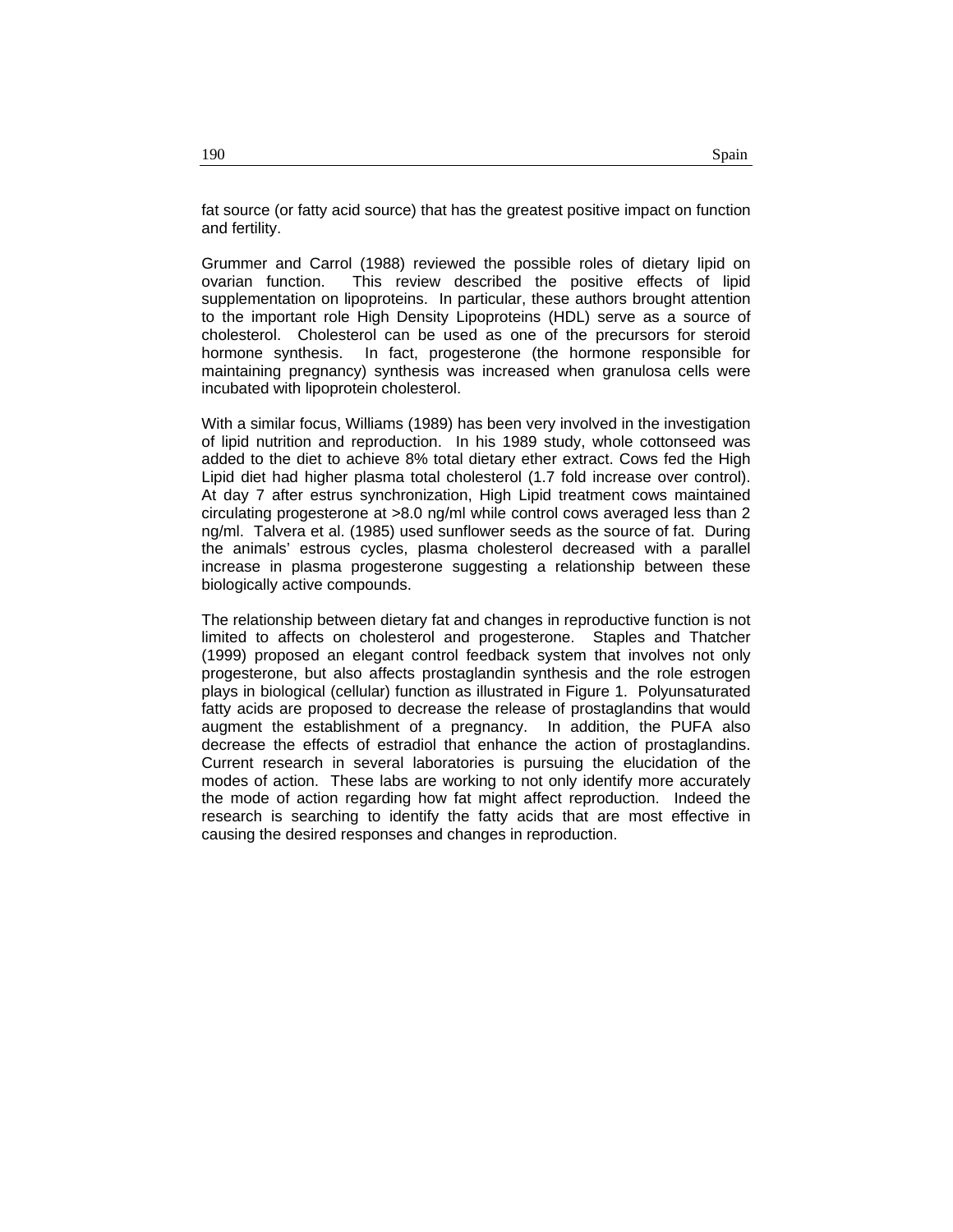

**Figure 1. Possible mechanisms for the role of polyunsaturated fatty acids on reproductive function in dairy cows. (Staples and Thatcher, 1999)** 

#### **References**

- Bauchart. D. 1993. Lipid absorption and Transport in Ruminants. J. Dairy Sci. 76:3864.
- Beam, Stephen W. and W.R. Butler. 1997. Energy Balance and Ovarian Follicle Development Prior to First Ovulation Postpartum in Dairy Cows Receiving Three Levels of Dietary Fat. Bio. Reprod. 56:133.
- Drackley, James K. 1999. New perspectives on energy values and supplementation levels of fats. Proceedings of the Western Canadian Dairy Seminar. 11:171.
- Grummer, Ric. 1996 Strategies for successful fat supplementation. Proceedings of the Western Canadian Dairy Seminar. 8:117.
- Grummer, R.R. and D.J. Carrol. 1988. A review of lipoprotein cholesterol metabolism importance to ovarian function. J. Anim. Sci. 66:3160.
- Grummer, R.R. and D.J. Carrol. 1991. Effects of dietary fats on metabolic disorders and reproductive performance of dairy cattle. J. Anim. Sci. 69:3838.
- Jenkins, T.C. 1993. Lipid Metabolism in the Rumen. J. Dairy Sci. 76:3851.